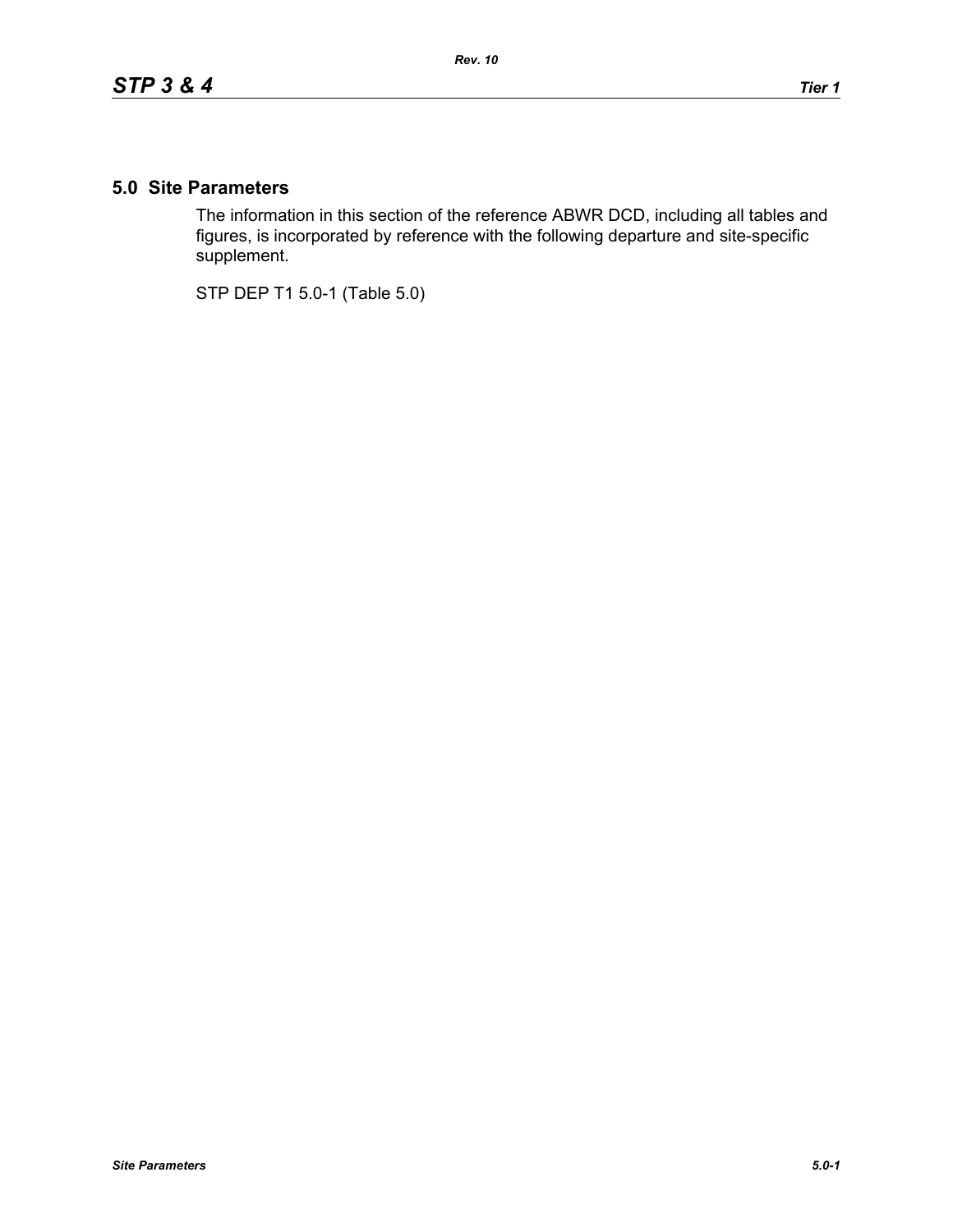| <b>Maximum Ground Water Level:</b>                                                                                                                              | <b>Extreme Wind: Basic Wind Speed:</b>                                                                                                                                                                                                                                             |
|-----------------------------------------------------------------------------------------------------------------------------------------------------------------|------------------------------------------------------------------------------------------------------------------------------------------------------------------------------------------------------------------------------------------------------------------------------------|
| 61.0 cm below grade                                                                                                                                             | 177 km/h <sup>(1)</sup> /197 km/h <sup>(2)</sup>                                                                                                                                                                                                                                   |
| Maximum Flood (or Tsunami) Level:                                                                                                                               | <b>Tornado</b>                                                                                                                                                                                                                                                                     |
| 30.5 cm below grade 1478.3 1219.2 cm<br>above MSL<br>Nominal plant grade of 1036.3 cm MSL<br>Flood Level = 442.0 182.9 cm above nominal<br>plant grade          | . Maximum tornado wind speed:<br>483 km/h<br>· Maximum pressure drop:<br>13.827 kPaD<br>Spectrum $I(4)$<br>· Missile spectra:                                                                                                                                                      |
| <b>Precipitation (for Roof Design):</b><br>• Maximum rainfall rate: $49.3$ 50.3 cm/h <sup>(3)</sup><br>· Maximum snow load: 2.394 kPa                           |                                                                                                                                                                                                                                                                                    |
| <b>Ambient Design Temperature:</b><br>1% Exceedance Values                                                                                                      | <b>Soil Properties:</b><br>718.20 kPa <sup>(5)</sup><br>• Minimum static bearing capacity:                                                                                                                                                                                         |
| $37.8^{\circ}$ C <sup>(8)</sup> dry bulb<br>· Maximum:<br>$25^{\circ}$ G 26.3°C <sup>(8)</sup> wet bulb (coincident)<br>26.7°C 27.3°C wet bulb (non-coincident) | 305 m/s <sup>(6)</sup><br>. Minimum shear wave velocity:<br>• Liquefaction potential:<br>None at plant site<br>resulting from site<br>specific SSE ground<br>motion                                                                                                                |
| • Minimum: $-23.3^{\circ}C^{(8)}$<br>0% Exceedance Values (Historical Limit)                                                                                    |                                                                                                                                                                                                                                                                                    |
| 46.1°C dry bulb Seismology:<br>· Maximum:<br>26.7°C wet bulb (coincident)<br>$27.2^{\circ}$ G 31.3°C wet bulb (non-coincident) <sup>(9)</sup>                   | · SSE response spectra: See Figures 5.0a and<br>5.0 <sup>(7)</sup>                                                                                                                                                                                                                 |
| • Minimum:<br>Exclusion Area Boundary (EAB): An area whose<br>boundary has a Chi/Q less than or equal to<br>$1.37 \times 10^{-3}$ s/m <sup>3</sup> .            | $-40^{\circ}$ C Meteorological Dispersion (Chi/Q):<br>$1.37 \times 10^{-3}$ s/m <sup>3</sup><br>• Maximum 2-hour 95% EAB<br>4.11 x $10^{-4}$ s/m <sup>3</sup><br>• Maximum 2-hour 95% LPZ<br>• Maximum annual average<br>$1.17 \times 10^{-6}$ s/m <sup>3</sup><br>(8760 hour) LPZ |

## **Table 5.0 ABWR Site Parameters**